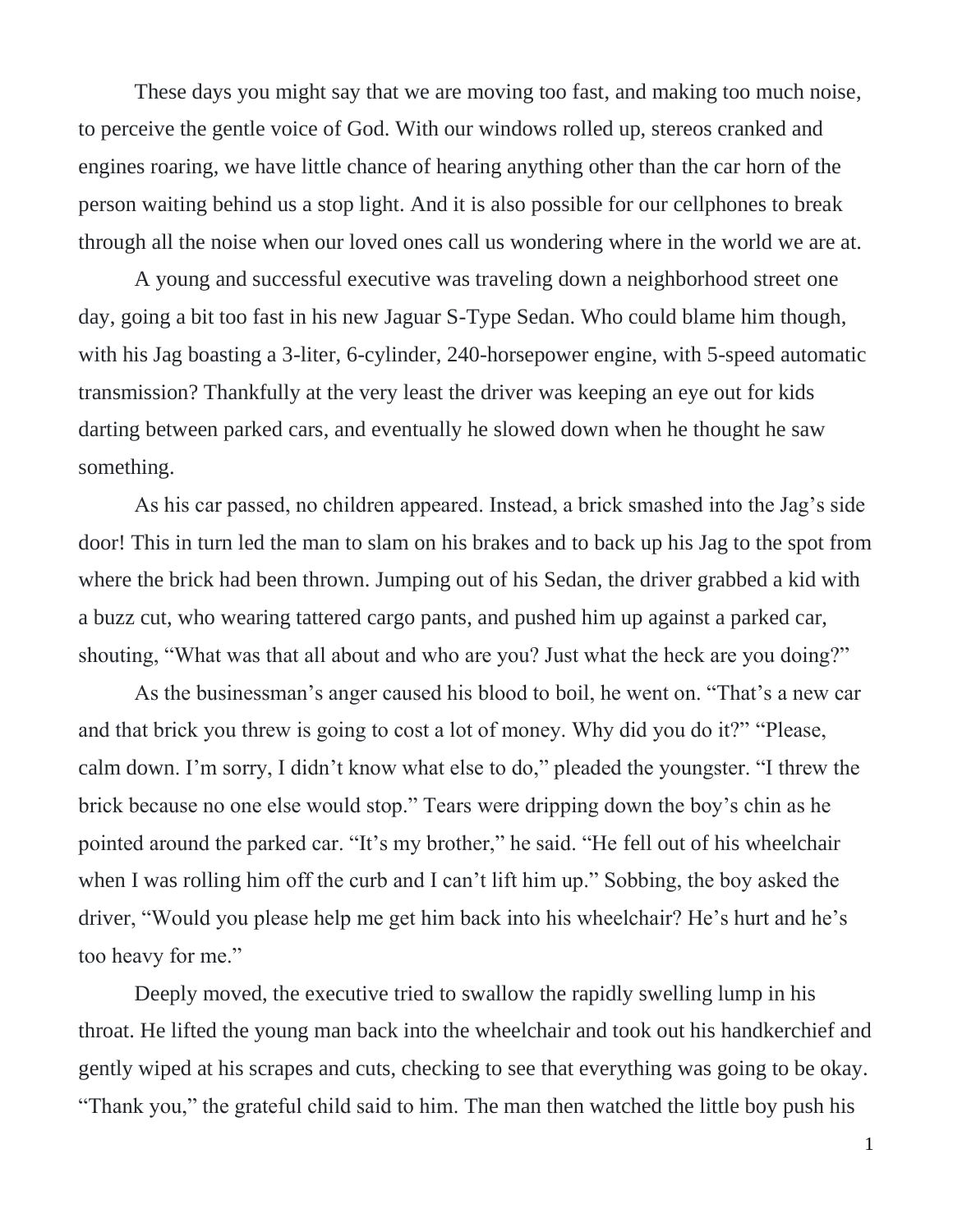brother down the sidewalk toward their home. It was a long walk back to his Jaguar ... a long, slow walk. He never did repair his side door. He kept the dent to remind himself not to go through life so fast that someone has to throw a brick at you to get your attention.

Now in case you didn't know, our God is constantly whispering in our souls and is always speaking to our hearts. And you might even say that sometimes when we don't have time to listen, he has to throw a brick at us to get our attention. After all, each and every day we have a choice. We can listen for God whispering to us - or wait for the brick.

Thankfully the four friends in tonight's gospel story heard the whisper of God, which is why they took the drastic actions they did. After learning that a healer named Jesus was in the town of Capernaum, they put a paralyzed friend of theirs on a mat and carried him to the house where Jesus was teaching and performing miracles. But, when they arrived, however, they found that the house was packed, and the crowd was spilling out into the street.

Since apparently there was simply no way that they could elbow their way inside, especially with the human load they were carrying, they grabbed some bricks of their own to get the attention of the others. Climbing to the top of the house, they punched a hole through the roof and lowered the paralyzed man down on his mat. When Jesus saw their faith, he proclaimed to the paralytic, "Son, your sins are forgiven." He then ordered him to, "Stand up, to take his mat and go back to his home." And in response the man obediently stood up, picked up his mat and walked out through the front door, amazing everyone in the house.

In our narrative today we observe God whispering in the souls of those four friends and speaking to their hearts. In doing so he inspired them to seek out Jesus, using whatever means necessary, and to trust him to heal their paralyzed friend. Eventually, when the foursome dug through the roof, Jesus looked up at their dusty faces and saw their faith shining through. Which begs the question, would he see the same in us?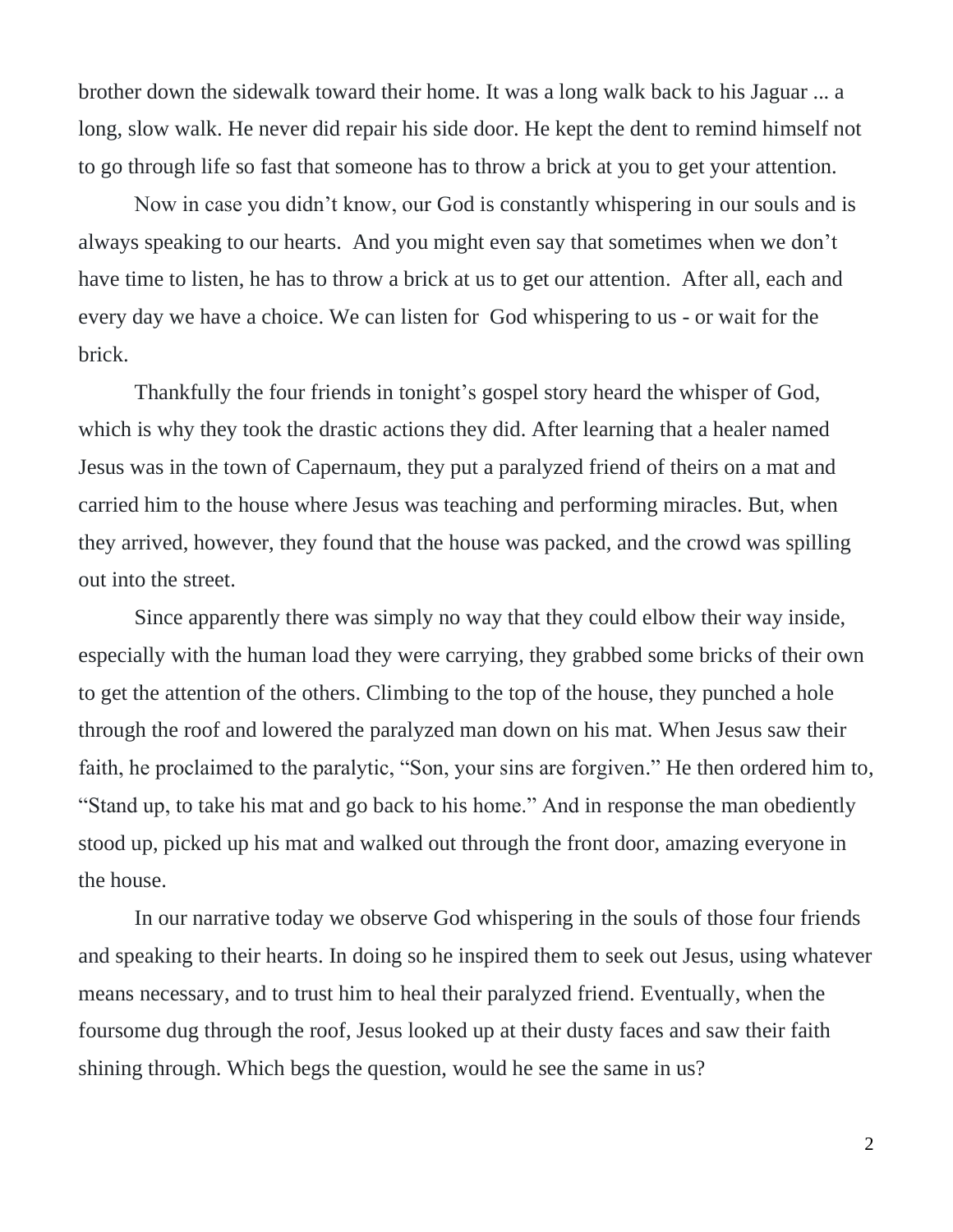Tragically, most of us are moving too fast and making too much noise to hear the gentle voice of God. Our windows are rolled up, our heaters are blowing, our stereos are cranked, our 240-horsepower engines are roaring, and we have little chance of hearing the whisper. And unfortunately, we don't always pay attention until we get hit by a brick. And then - when we do try to get involved with others, it can still fall short because our connection with the needy and marginalized is inconsistent at best.

A professor of World Christian Studies from Seattle Pacific University named Miriam Adeney declares, "we touch the lepers at arm's length, without ever leaving the security of our own turf. But loving our neighbors means something more. It means being vulnerable. It means entering into their pain." She goes on to say, "When God in Jesus came to live among us, He shared our troubles and felt our hurts. Do we feel the pain of those in other countries?"

Perhaps we need to consider the idea that we will hear the whisper of God only when we are willing to feel the pain of our global neighbors. When we become vulnerable enough to share their troubles and feel their hurts, and then take actions that show that we love our neighbors every bit as much as we love ourselves. After all, our love does not simply consist of warm and wonderful feelings, but must be revealed in concrete actions, if it is going to reflect our Christian faith.

For, if "a brother or sister is naked and lacks daily food," observes the letter of James, "and one of you says to them, 'Go in peace; keep warm and eat your fill,' and yet you do not supply for their bodily needs, what is the good of that? So, faith by itself, if it has no works, is dead." Faith without works is dead, says James, and that's why the foursome in Capernaum had to punch through the roof to get their paralyzed friend to the healer. It was only when there was dust on their faces and dirt under their fingernails that Jesus looked up and saw their faith.

So, what are you going to do to make your faith visible? The young executive in the Jag lifted the hurt boy back into his wheelchair, took out his handkerchief and tended to his wounds. That's active faith. Another person spends a day each week reading and